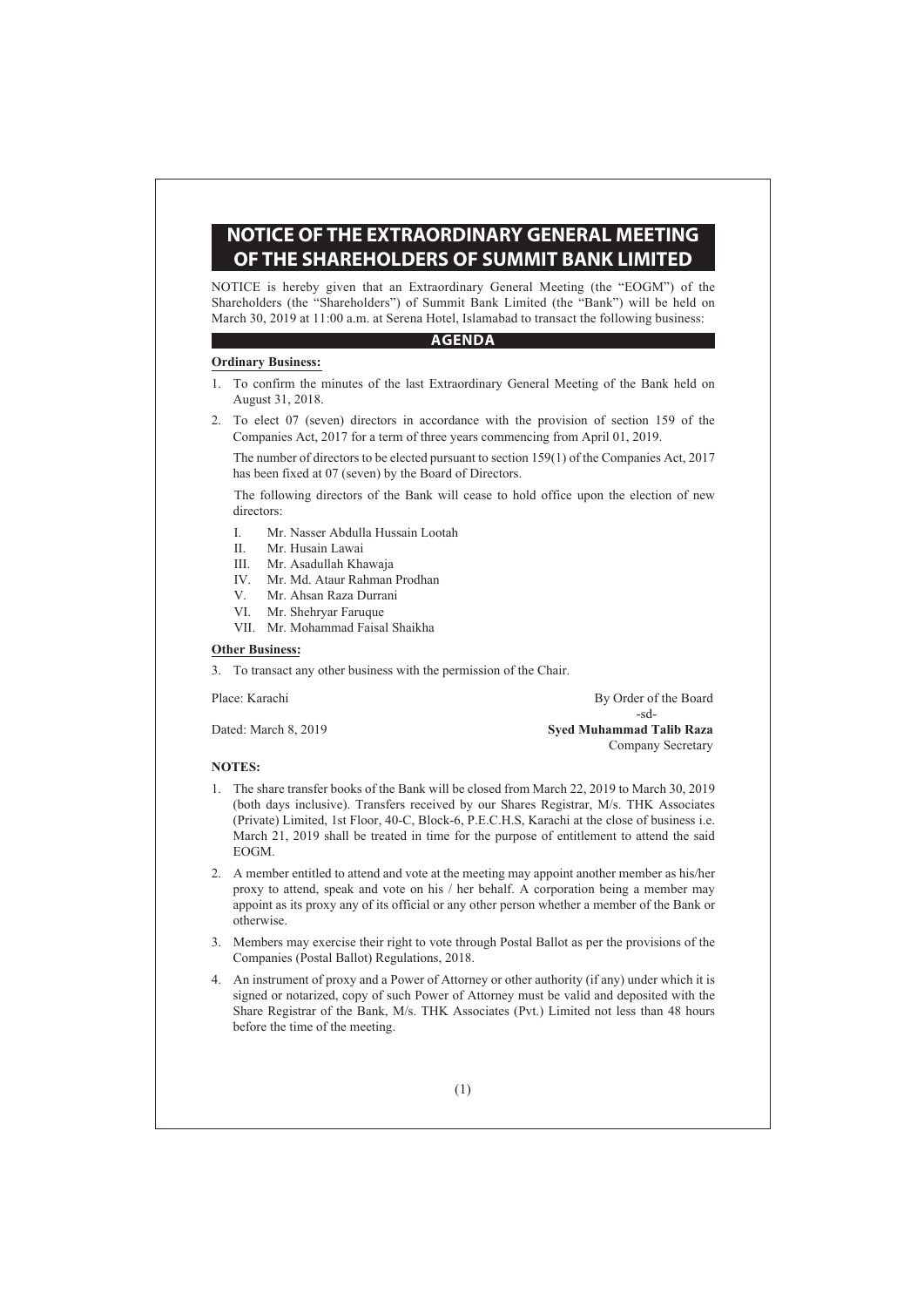- 5. Those shareholders whose shares are deposited with Central Depository Company of Pakistan Limited (CDC) are requested to bring their original Computerized National Identity Card (CNIC) along with the participant ID number and their account / sub-account numbers in CDC to facilitate identification at the time of EOGM. In case of proxy, attested copies of proxy CNIC or passport, Account and Participant I.D. numbers must be deposited along with the Form of Proxy with our Share Registrar. In case of proxy for corporate members, the Board of Directors' Resolution / Power of Attorney with specimen signature of the nominee shall be produced at the time of the meeting (unless it has been provided earlier to the Share Registrar).
- 6. Shareholders having physical scrip of shares are requested to promptly notify change in their postal address and / or email address if any, to our Share Registrar, in writing, whereas CDC accounts holders are requested to contact their CDC Participant / CDC Account Services.
- 7. In accordance with SECP's directives, it is mandatory for all the shareholders to have their valid CNIC number recorded with the Bank. Members who have not yet submitted photocopies of their CNICs to the Registrar are requested once again to submit a valid attested copy of their CNIC.

#### **Video Conference Facility for Attending General Meetings**

8. In accordance with the Section 134(1)(b) of the Companies Act, 2017 and SECP's Circular No. 10 of 2014 dated May 21, 2014 (the Circular), members holding in aggregate 10% or more shareholding in the paid-up capital of the Bank residing in a city, may avail video conference facility to attend the meeting.

 Requirements and procedures for availing video conference facility as stipulated in the Circular are detailed here as under:

 The member should provide their consent as per the following format and submit to the registered address of the Bank 10 days before holding of general meeting.

### **Consent Form for Video Conference Facility**

| I/We                    |                                                        |
|-------------------------|--------------------------------------------------------|
|                         | being a member of Summit Bank Limited, holder of       |
|                         | ordinary shares as per Register Folio / CDC Account No |
|                         | hereby opt for video                                   |
| conference facility at_ | (geographical location).                               |

#### Signature of Member

 If the Bank receives consent from members holding in aggregate 10% or more shareholding residing at a geographical location, to participate in the meeting through video conference at least 10 days prior to date of the meeting, the Bank will arrange video conference facility in that city subject to availability of such facility in that city. The Bank will intimate members regarding venue of video conference facility at least 5 days before the date of EOGM along with complete information necessary to enable them to access such facility.

## **STATEMENT OF MATERIAL FACTS UNDER SECTION 134(3) OF THE COMPANIES ACT, 2017 CONCERNING THE ELECTION OF DIRECTORS**

This statement sets out the material facts pertaining to the election of directors to be elected at the Extraordinary General Meeting of Summit Bank Limited ("the Bank") to be held on March 30, 2019.

1. The board of directors in their meeting held on February 18, 2019 have fixed the number of directors to be elected as seven (07) for the term of three years commencing from April 01, 2019.